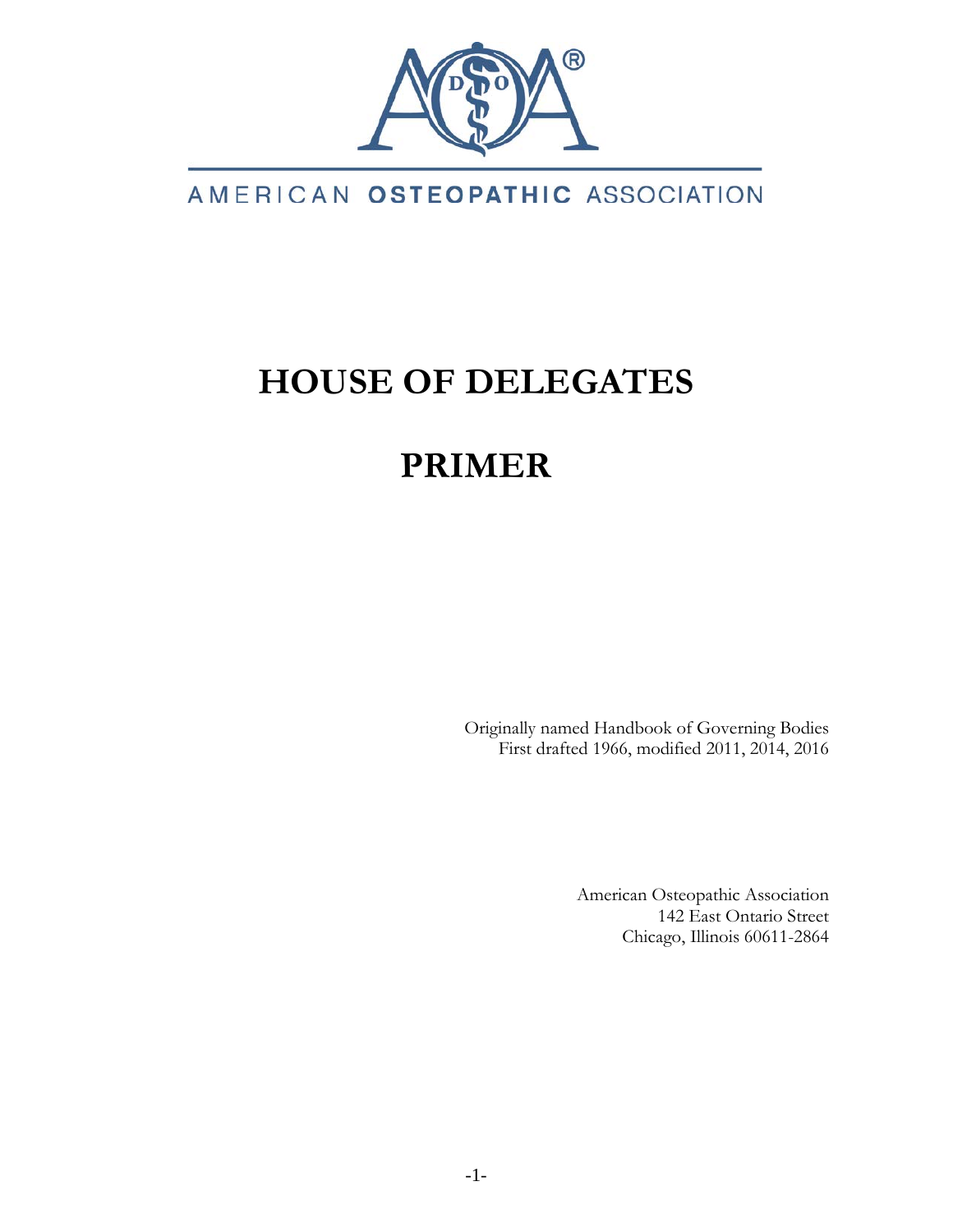## **HOUSE OF DELEGATES**

## **INTRODUCTION**

The House of Delegates (HOD), is the legislative body of the American Osteopathic Association (AOA). As such, it speaks for the members of the Association and for the osteopathic profession. This Handbook has been prepared so that all who participate in the annual meeting of the HOD may have a better understanding of the methods and rules under which it operates.

Since the HOD meets only once a year, many important actions must be taken at the annual meeting. In order that the many resolutions placed before the HOD may be considered carefully and expeditiously, it is necessary to have a well-established routine for the conduct of business.

This routine demands the close cooperation of the members of the House, the members of the Board of Trustees (BOT) and its officers, and the AOA staff. The members of the HOD have the duty of considering not only the wishes of their societies and their geographical regions, but also the welfare of the Association and of the osteopathic profession as a whole.

The following pages contain information regarding the organization and operation of the HOD. A careful reading of this material will give each member of the House an informed view of the activities and procedures that lead to the establishment of policy for the AOA and for the osteopathic profession.

At each HOD meeting, the House of Delegates ratifies the current version of this Primer as the official method of procedure when it adopts the Report of the Committee on Rules and Order of Business. In the event of apparent conflict between the Primer and an AOA Bylaw or policy, the text of the Bylaw or policy shall prevail.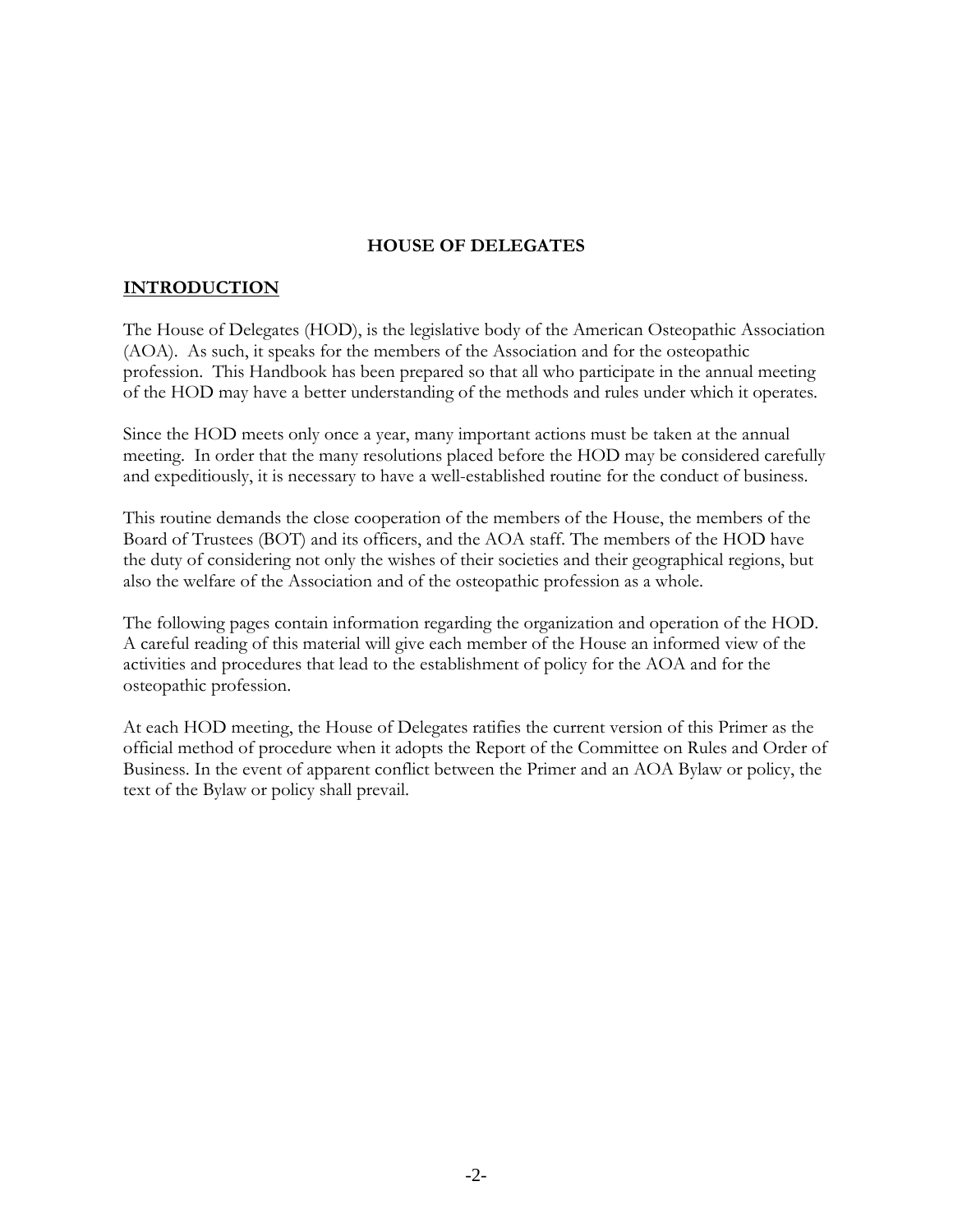## **GENERAL INFORMATION FOR DELEGATES AND ALTERNATES**

Meeting Overview: The annual meeting of the HOD is held during the month of June, July or August and separate from the AOA's Annual Convention and Scientific Seminar (OMED). The AOA President may call special sessions of the House. The Delegates shall be given at least two weeks' notice; the call will include the object or objects of the special session.

Delegates: The AOA will provide to the secretary/executive director of each divisional society, seventy-five (75) days prior to the first day of the annual meeting of the House of Delegates, a statement of the number of regular members of this Association located in the area represented by that divisional society. In the case of the uniformed services divisional society, the notice shall include the number of regular members of this Association currently serving in the uniformed services of the United States.

This information is made available on the HOD website. A list of all delegates and alternate delegates is published on the HOD website and becomes part of the meeting Proceedings.

It is the prerogative of the Speaker to determine the order of business at any meeting and may vary the Order if it will expedite the business of the House, subject to any objections sustained by the House. The HOD, by majority vote, may change the order of business at any meeting.

The introduction of business to the AOA House is through the presentation of resolutions on behalf of their delegation, or as individuals. Reports from the Board of Trustees and AOA Bureaus, Councils and Committees on topics of interest to physicians or in response to previously adopted or referred resolutions also are routinely received as business.

The resolutions are referred to a reference committee for consideration. A reference committee is a special committee that serves to expedite the business of the House and are the venue at which delegated, alternate delegates and others can support, oppose, voice concern or articulate their point of view on resolutions under consideration.

Following the testimony received in open session, the reference committee deliberates and prepares a report with recommendations to the full House. It is the HOD that ultimately takes action on all items of business.

## Composition of the House of Delegates

All delegates and alternate delegates are required to be members of the AOA. The House of Delegates shall consist of delegates elected by the divisional societies and other authorized units, the elected officers and trustees of the Association and of such other members as may be provided for in the Bylaws. Each divisional society shall be entitled to one delegate.

The House includes:

- A total of **473 delegate positions** will be allocated among the Divisional Societies for each of the states, the District of Columbia, and osteopathic physicians serving in the Uniformed Services (Military).
	- o Each Divisional Society and Military automatically receives one delegate. The remaining delegate positions will be allocated among the Divisional Societies and Military based on the proportion of members of the AOA who are located in the state represented by that divisional society or in the case of the Military, the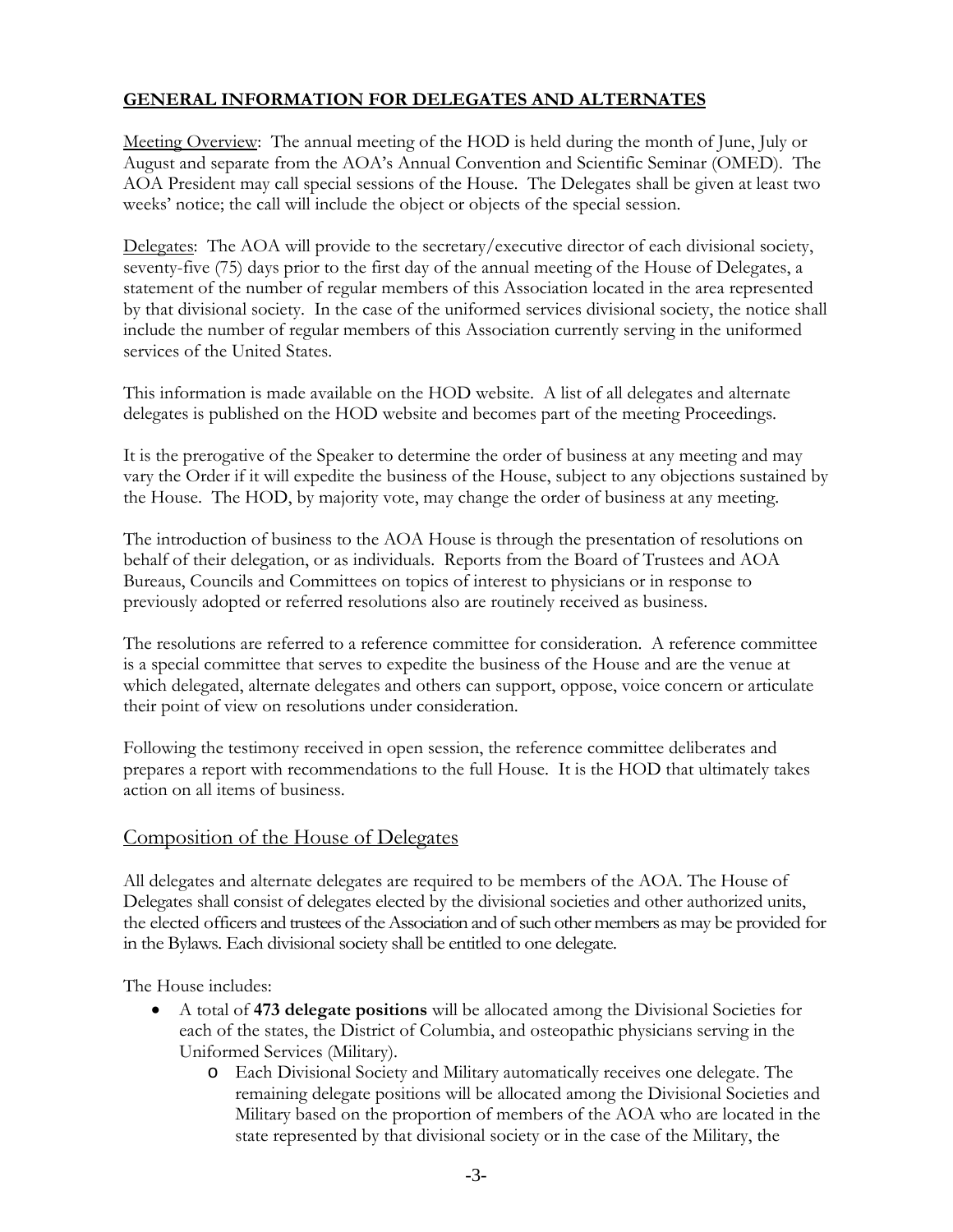proportion of members of the AOA currently serving on active duty in the uniformed services of the United States.

- o The allocation of the remaining delegates will be recalculated each year.
- Each recognized Specialty College is entitled to one delegate and alternate. Specialty college delegate and/or alternate cannot serve as a member of the divisional society delegation to the AOA House of Delegates.
- The Council of Interns and Residents will designate two delegates and two alternates. The osteopathic interns and residents will be represented in the HOD by one intern and one resident delegate (see above) selected by vote of the Council of Interns and Residents. The intern or resident delegates or alternates cannot serve as a member of a divisional society or specialty college delegation.
- Each osteopathic medical college (and branch campus) accredited by this Association will be represented in the AOA House of Delegates by its student council president (and alternate) who is seated as a member of the delegation of the divisional society representing the state in which the osteopathic college is located.
- The student council of each accredited osteopathic college shall be represented by its president, and/or the president's alternate, elected by the student council, as a member of the delegation of the divisional society representing the state in which the osteopathic college is located.
- The Student Osteopathic Medical Association (SOMA) shall will be represented in the House by one member of the SOMA Board selected by vote of the SOMA Board. The SOMA delegate or alternate cannot serve as a member of a divisional society delegation representing the state in which such SOMA Board Member's osteopathic college is located.

The HOD also has ex officio members without the right to vote; AOA Officers (excluding the Speaker and Vice Speaker who have the right to vote), former Presidents, former Trustees, and the Chairs of AOA Bureaus, Committees and Councils who are not delegates

## Delegate Responsibilities

During the HOD meeting delegates have a number of responsibilities, including serving on HOD committees, participating in caucuses, and testifying at reference committee hearings. After the reference committees present their reports the delegates have the opportunity to testify and vote on the recommendations of the reference committee for action.

Prior to the HOD meeting delegates should work with their colleagues to draft resolutions for consideration at HOD meetings, submit and/or review advance online testimony. Followong the meeting delegates should report highlights of HOD meetings to the leadership or membership of the organizations they represent.

## Role of Alternate Delegates

Alternate delegates do not have the privilege of access to the floor but may be seated in the visitors' section until they serve in the "delegate" capacity – at which time they would move to the delegate table.

Alternate delegates may testify on resolutions and reports in reference committees and participate in caucuses. Because alternate delegates technically are not HOD members, they cannot introduce resolutions or vote. However, they can be temporarily credentialed to substitute for a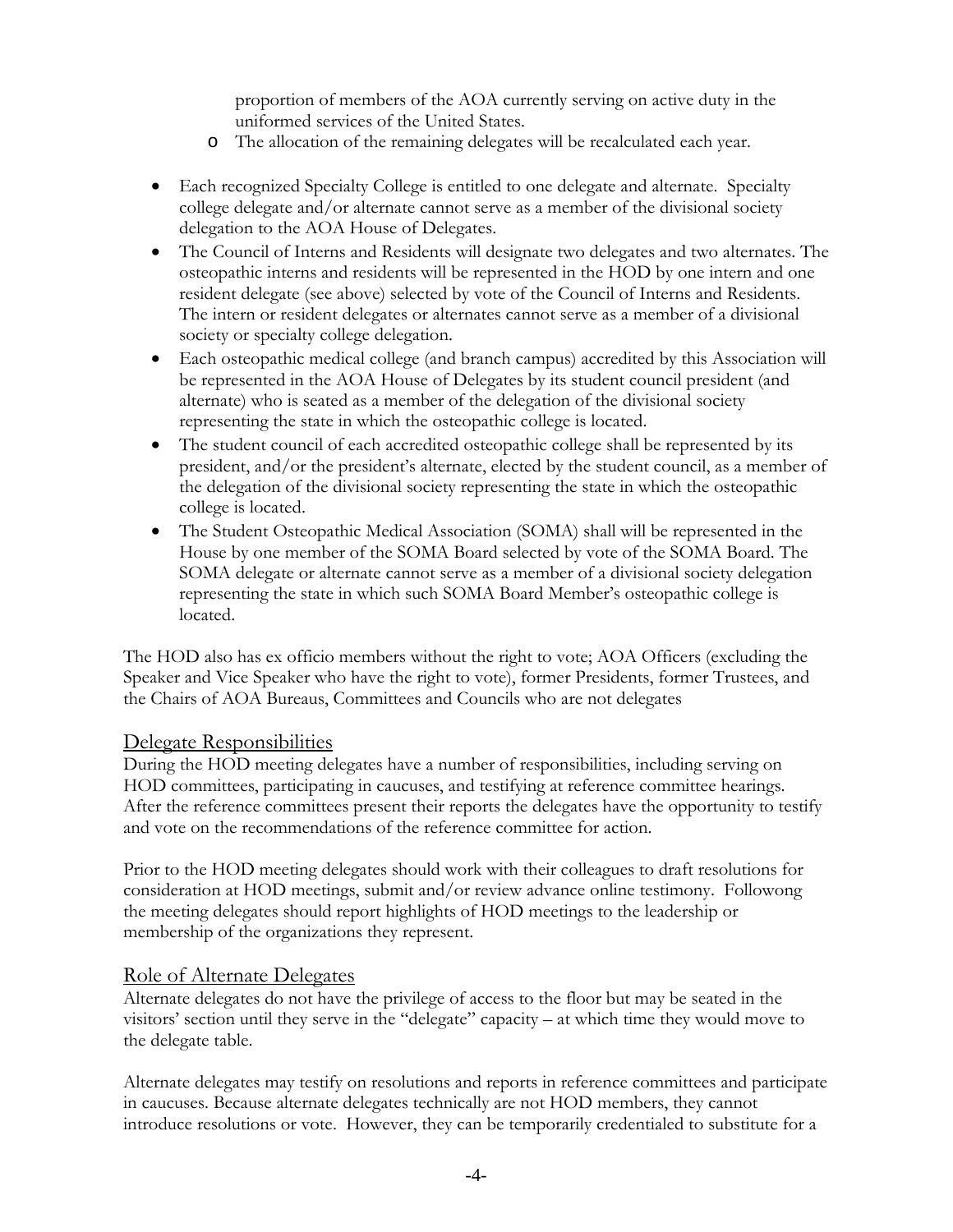delegate, and thus speak and debate on the HOD floor, offer amendments to pending matters, and make motions and vote on the outcome of items of business. In order to access the floor, alternate delegates must be formally recredentialed as a delegate, as described under Rules of the House of Delegates section.

## Credentials:

Official credentials are available in advance to the secretaries/executive directors of the divisional societies, specialty colleges, Council of Interns and Residents, the Student Osteopathic Medical Association, and the deans of accredited colleges of osteopathic medicine, for distribution to their selected delegates and alternates. **These credentials must be presented to the Committee on Credentials at the time of registration**.

## Registration:

Registration for delegates and alternates is conducted from 6:30 a.m. on Friday the first day the House of Delegates convenes, until adjournment. (Early registration is available on Thursday, from  $2 - 6$  p.m.).

## Orientation Class:

The Speaker of the House conducts an orientation class for freshman members of the House of Delegates and other delegates and alternates interested in attending on Friday (8 a.m.) prior to the opening of the House (9 a.m.).

## Access to Floor:

Members of the House of Delegate who wish to secure the floor for any purpose shall address the Speaker and identify themselves by name and delegation. Access to the floor of the House is limited to the officers and properly certified delegates of the HOD, the elected and appointed officers of the AOA; the past presidents; and when requested by the Speaker, the chairs of AOA departments, bureaus, committees and councils; the secretaries and executive directors of AOA affiliated groups; and members of the AOA staff. Special Seated Ambassadors also have access to the floor of the HOD and during reference committee meetings.

## Seating of Alternate Delegates:

If a delegate cannot attend a meeting of the House of Delegates, then an alternate may be seated. Alternate delegates do not have the privilege of access to the floor but may be seated in the visitors' section until they serve in the "delegate" capacity – at which time they would move to the delegate table.

Delegate seating for the HOD Business Meetings rotates from meeting to meeting. The Speaker makes delegate seating assignments to ensure that no one society sits in front (or in back) too often. Societies can request to be seated near other societies, but must do so well in advance of the meeting.

Alternate delegates sit apart from the delegates in a reserved seating area during the formal HOD sessions. Reserved seats for alternate delegates are not pre-assigned.

Seating at reference committee hearings and other programming is unassigned for all participants.

Meetings begin promptly. Delegates, alternate delegates, and guests are urged to arrive early and be in their seats 15 minutes before the stated time. Similarly, delegates are urged to schedule their departures after the meeting adjourns on the last day, so that they can give full consideration to that day's business items.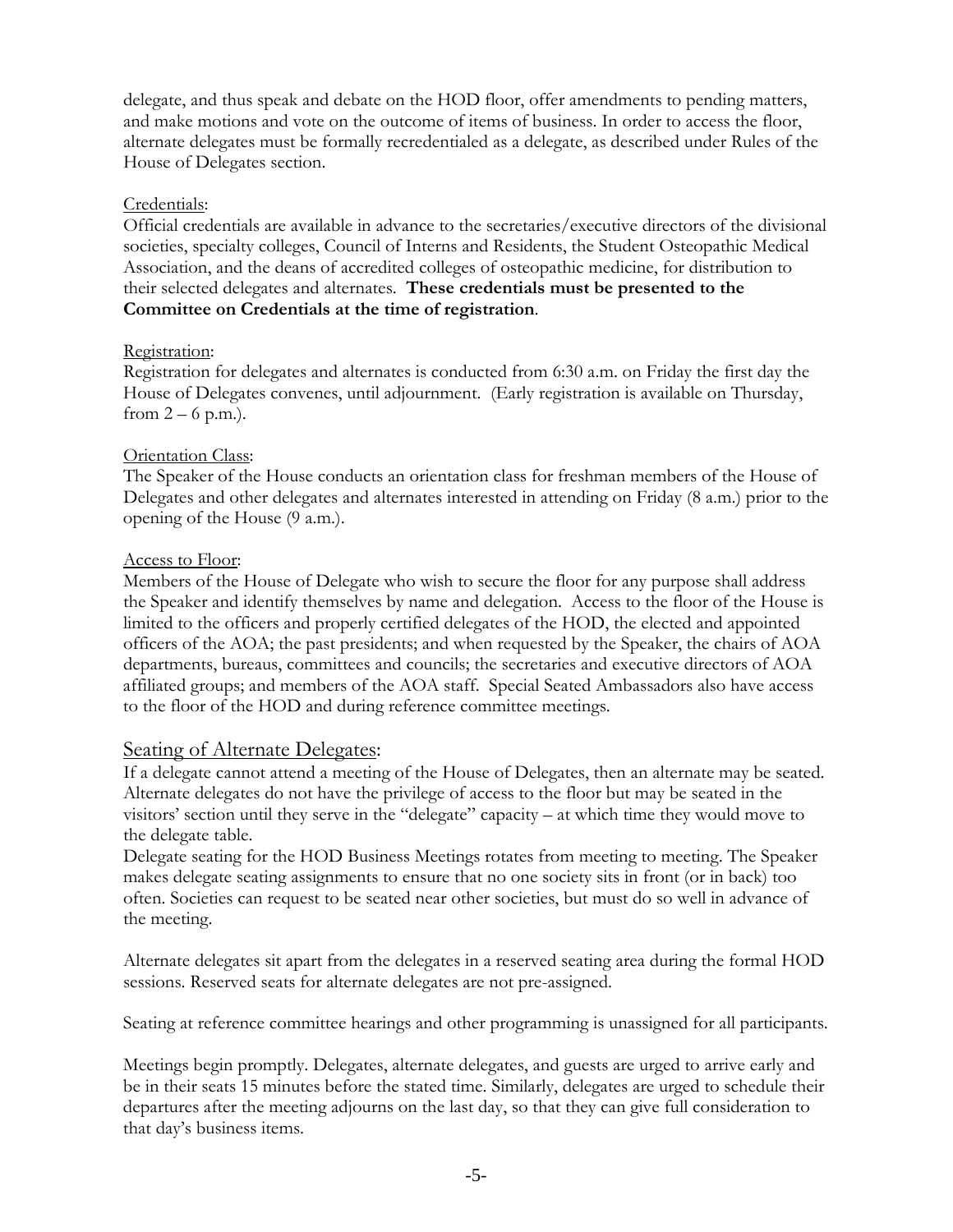## **Special Seating (non-delegate invitations) Ambassador**

- Qualifications A national medical organization may apply to the AOA Board of Trustees for official ambassador status in the House of Delegates. The membership of the organization shall be national in scope and have similar goals and concerns to the AOA regarding health care issues. Each organization, upon application, must demonstrate compliance of these requirements.
- Rights and Privileges Organizations provided ambassador status are entitled to send one representative to meeting(s) of the AOA House of Delegates. The Ambassador is permitted voice in the AOA reference committee meetings and on the floor of the House of Delegates. Ambassadors would not have the right to introduce business, introduce an amendment, make a motion or vote.
- Ambassadors are invited to attend:
	- o Open meetings of the AOA House of Delegates, including reference committees;
	- o Caucus meetings upon invitation of that group; and
	- o Official meal and reception functions of the AOA House of Delegates, including the President's Inaugural Reception.

## **Official Observer**

- Qualifications A national medical organization may apply to the AOA Board of Trustees for official observer status in the House of Delegates. The membership of this organization shall be national in scope and have similar goals and concerns to the AOA regarding health care issues. Each organization, upon application, must demonstrate compliance of these requirements.
- Rights and Privileges Organizations provided observer status are entitled to send one representative to meeting(s) of the AOA House of Delegates. These representatives, upon invitation from the AOA Speaker, will be given the right to speak and debate on the floor of the HOD to issues within their organization's expertise. Official Observers would not have the right to introduce business, introduce an amendment, make a motion or vote.
- Observers are invited to attend:
	- o Open meetings of the AOA House of Delegates, including reference committees;
	- o Caucus meetings upon invitation of that group; and
	- o Official meal and reception functions of the AOA House of Delegates, including the President's Inaugural Reception.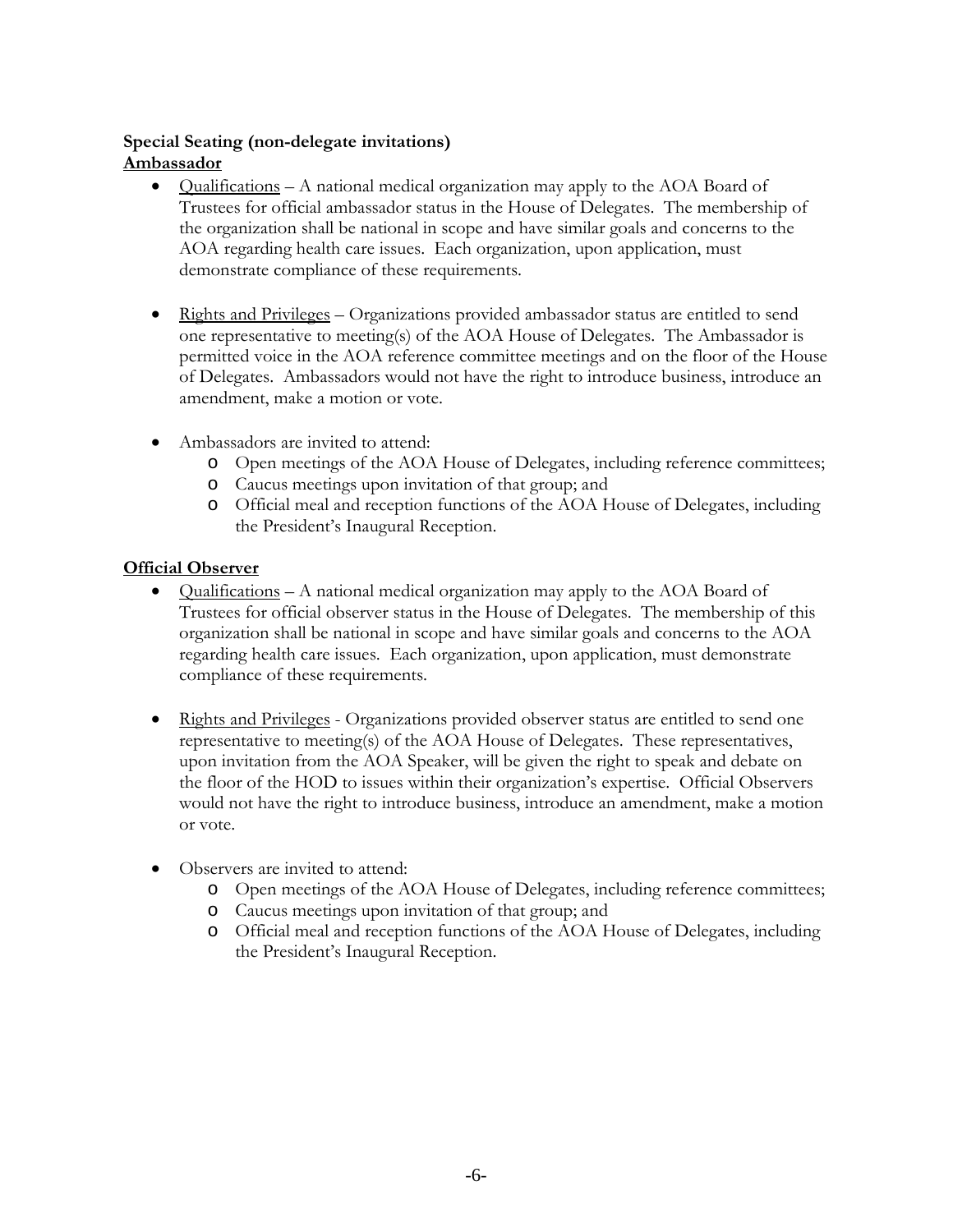## **Special Invited Guest Seat Definition**

• Qualifications - This Special Invited Guest Seat (SIG) category would be open to national health care organizations that have already established a relationship with the AOA to work towards issues and goals of mutual benefit (e.g., health system reform, health and wellness initiatives, etc.). The membership base of these organizations would be categorized as health care allies.

A national health care organization whose membership base are allied professionals, may apply to the AOA Board of Trustees to be considered as a special invited guest (SIG) in the House of Delegates. The organization must be national in scope and have similar goals and concerns to the AOA regarding health care issues. Each organization, upon application, must demonstrate compliance of the requirements noted above.

- Rights and Privileges Organizations provided SIG status would be entitled to send one representative to meeting(s) of the AOA House of Delegates. These representatives would be recognized as attendees of the HOD meeting, but would not have the right to introduce business, introduce an amendment, make a motion or vote.
- Special Invited Guests (SIG) are invited to attend:
	- o Open meetings of the AOA House of Delegates, including reference committees;
	- o Caucus meetings upon invitation of that group; and
	- o Official meal and reception functions of the AOA House of Delegates, including the President's Inaugural Reception.

## **Schedule of House Meetings:**

The annual sessions of the House of Delegates are as follows:

- Friday: The House of Delegates convenes at 9 a.m. Matters relating to the organization of the House, presentation of reports of the president, executive director, appointed officers, staff members, chairs of departments, bureaus, committees and councils, and resolutions of the component societies and other affiliated organizations are scheduled.
	- o HOD reference committee sessions are usually scheduled at 1:30 p.m. and the individual chairs determine the length of the sessions.
	- o The HOD reference committees hold open hearings with the time and location announced by the Speaker. The composition of the standing and reference committees are listed in the Agenda of the House of Delegates. All members of the AOA are invited to attend the hearings of these committees.
- Saturday: Nominations of all officers, trustees, and of the Speaker and Vice Speaker of the House of Delegates, is a regular order of business beginning at 7:30 a.m.
	- o Reports of the reference committees of the House of Delegates will be given at approximately 9 a.m.
- Sunday: Election of all officers and trustees, and of the Speaker and Vice Speaker of the House of Delegates, is a regular order of business at 7:30 am on the last day of the meeting of the House.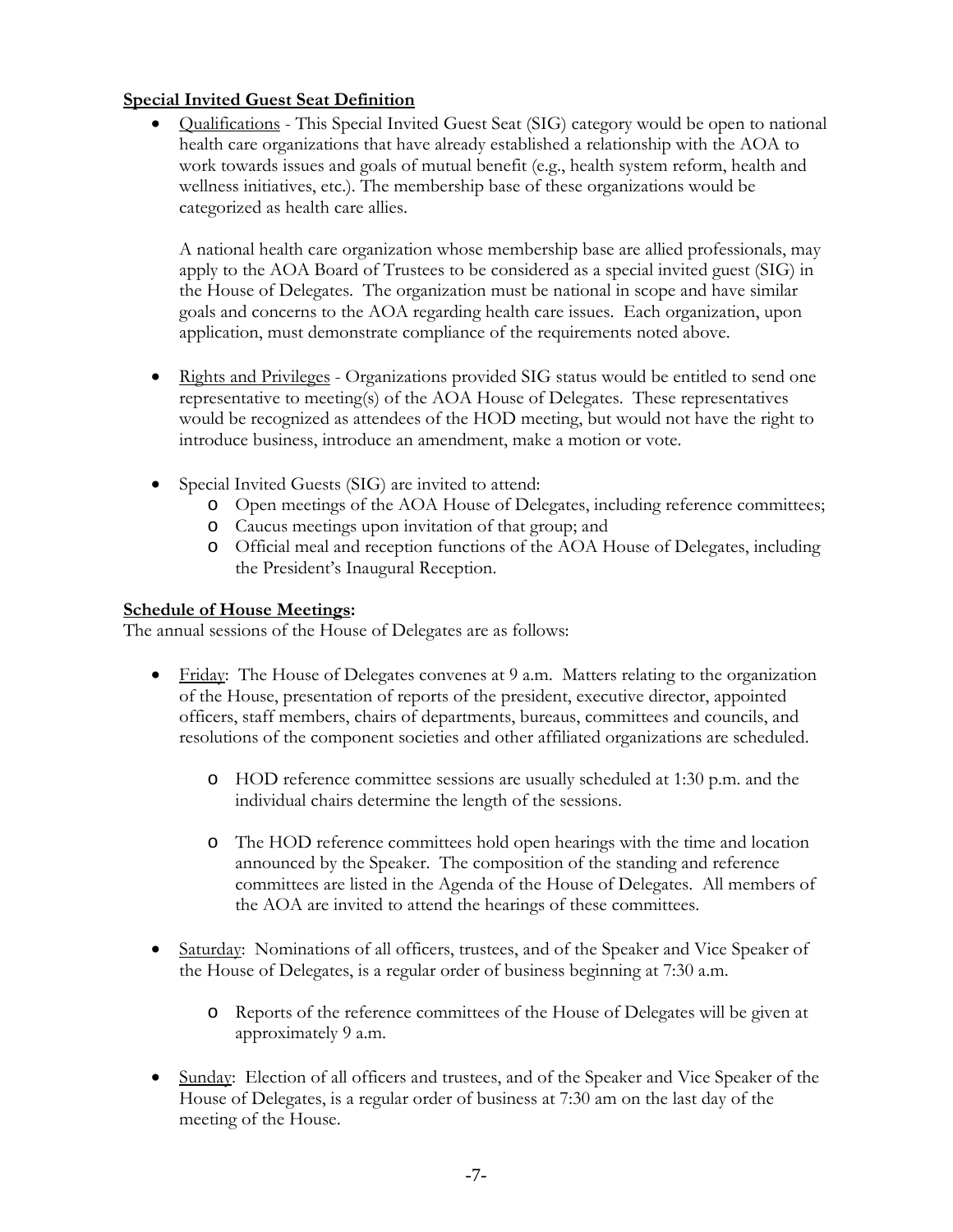## **OPERATION OF THE HOUSE OF DELEGATES**

Officers: The Speaker of the House of Delegates is the presiding officer. The Vice Speaker presides over the House in the absence or at the request of the Speaker and assumes all duties of the Speaker. The Speaker and Vice Speaker are members of the HOD, with all of the associated rights and privileges. The Secretary of the House is the CEO of the AOA.

Duties of House of Delegates: The House of Delegates serves as the legislative body of the Association while the Board of Trustees serves as the administrative body. The duties of both are defined in the Bylaws of the AOA.

The powers and duties of the House as defined in Article VI of the Constitution and Article V of the Bylaws, make it the authoritative body of the Association. The House can determine policies, enact, amend and repeal the AOA's Constitution and Bylaws and the Code of Ethics, and create special committees. The House also has the duty of electing officers and trustees of the AOA and the speaker and vice speaker of the House. It also approves the AOA strategic plan and annual budget.

The Board of Trustees provides for the maintenance and supervision of the AOA offices, appoints the CEO, Controller, General Counsel, and the AOA Editor-in-Chief. The Board prepares the annual budget, supervises financial affairs, approves the appointments of the chairs of departments, bureaus, committees and councils, selects the time and place of the annual meeting and clinical assembly, and reviews all reports and makes recommendations to the House of Delegates.

Resolutions and Communications to House of Delegates: Resolutions and communications involving AOA policy come to the House of Delegates from several different sources: the President of the AOA, the Board of Trustees and its bureaus and committees, the divisional societies and affiliated organizations.

The Board of Trustees reports annually to the House of Delegates on its activities during the past year though the CEO. Divisional societies and affiliated organizations frequently direct resolutions on the establishment of policy to the House of Delegates. District societies, when seeking similar action, usually address their resolutions to the House of Delegates through their divisional societies.

The employed staff of the AOA may also make recommendations to the House but only through an appropriate agency such as the BOT or an individual bureau or committee. The HOD receives many recommendations for consideration each year and is responsible for acting on them in the best way to meet the changing needs of the Association and of the profession.

In an effort to "Green the AOA's Footprint," business of the AOA House of Delegates will be available in downloadable form on the [Annual Business Meeting of](http://www.osteopathic.org/inside-aoa/events/annual-business-meeting/Pages/default.aspx) the AOA webpage located on AOA Website. The resolutions will be available prior to the meeting of the HOD, and will be available in three versions – one inclusive document, by reference committee roster or single resolutions. Other materials available via the site [Annual Business Meeting of the AOA webpage](http://www.osteopathic.org/inside-aoa/events/annual-business-meeting/Pages/default.aspx) will include:

(1) Agenda and Reports -- contains the agenda of the House, AOA roster, list of delegates and alternates, members of the reference committees, rules and order of business and the annual reports.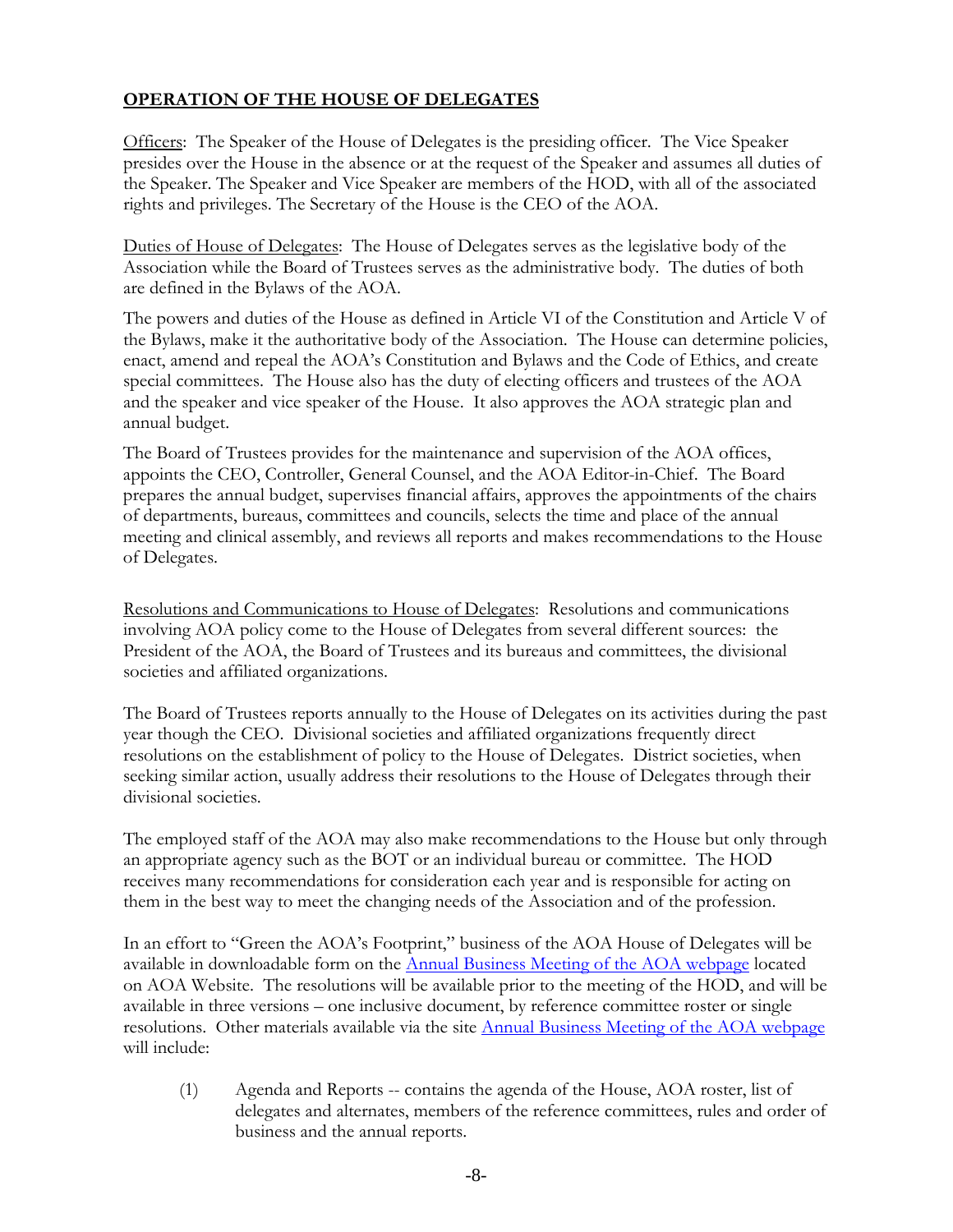- (2) Communications -- letters received from affiliated organizations that are informational in nature.
- (3) Supplemental Reports -- reports received after posting of the agenda.
- (4) Resolutions -- items for action.
- (5) Amendments to Constitution and Bylaws -- amendments to basic documents of the AOA and its affiliated organizations.

Only late resolutions approved by the Committee on Rules and Order of Business and reports of the HOD Reference Committees will be provided as paper versions.

Delegates and alternates are asked to bring the above materials to the meetings of the House. It is the responsibility of the Delegates and Alternates to come prepared by reviewing the various reports and resolutions they are being asked to deliberate.

## **RULES OF THE HOUSE OF DELEGATES (**for more detail see Appendix A and B**)**

Seating of Delegates: A delegate having been seated shall remain the accredited delegate throughout the meeting. In the event that an accredited delegate has failed to qualify and assume their seat when the House convenes on the second day of the meeting, an accredited alternate may be seated. If a delegate, having been seated, is unable to be present due to physical disability or other cause(s) acceptable to the House, an alternate may be seated for that roll call period and continue as a delegate until the previously seated delegate returns for duty at the subsequent roll call. In that event, the alternate delegate who has been seated may, by direction of the House, be dropped from the roll and the previously seated delegate shall return to their seat in the House.

Quorum: One-half of the accredited delegates of the House shall constitute a quorum.

Rules of Order: The meetings of the House of Delegates and of all other bodies of the AOA are governed by *Roberts's Rules of Order Newly Revised*, except in such instances as are specifically provided for in the Constitution and Bylaws of the Association or in the order of business that may be adopted from time to time. The order of business and any special rules adopted at the beginning of the meeting will govern the procedure unless unanimously suspended. Any special order of business must be submitted to the Committee on Rules and Order of Business for approval.

Reports: All reports of officers and committees, except supplemental reports, are made available electronically to each delegate and alternate delegate prior to the opening of the House of Delegates. This includes all resolutions and communications for consideration of the House received up to that time. All supplemental reports are presented to each delegate before such report is considered by the House.

Reports shall not be read verbatim to the House of Delegates, except by consent of two-thirds of the members present and voting.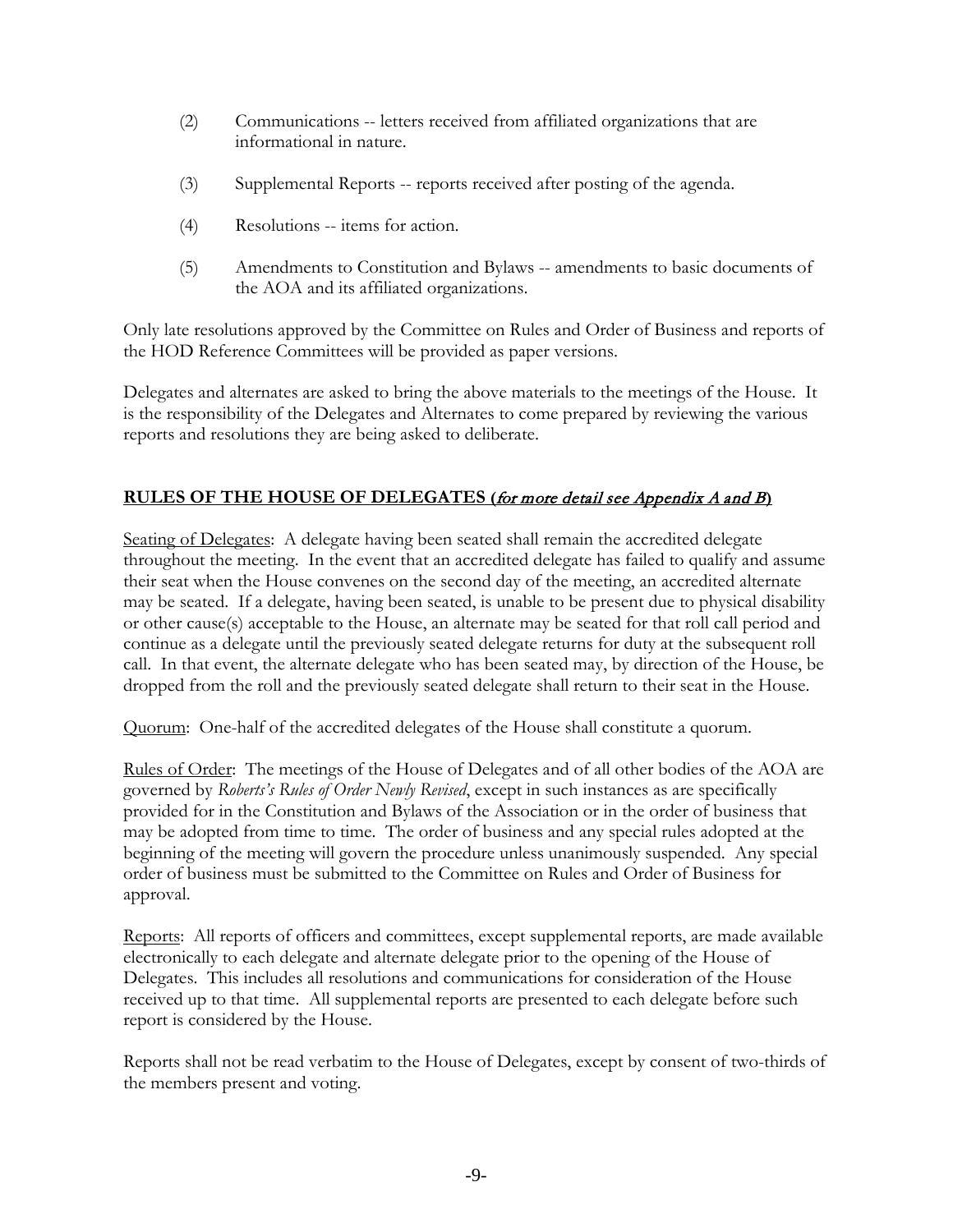Referral of Report and Resolutions: Prior to each session of the House, the Speaker of the House will prepare a list of recommended business referrals to reference committees. This list will be available at the opening meeting of the House and be subject to amendment or approval on vote by the HOD. The Speaker has the power to refer any resolution to a special committee, or the House may recommend the appointment of a special committee.

Resolutions on the Appropriation of Funds: No funding appropriation(s) can be made by the House except upon recommendation of the Finance Committee. All resolutions, motions or otherwise, requiring the appropriation of funds must first be referred without discussion to the Finance Committee of the Board of Trustees. An adverse ruling on such motions may be overruled by a three-fourths vote of the House.

Introduction of New Business on Last Meeting Day: No new business shall be introduced on the last day of the House of Delegate's meeting except by a two-thirds consent of those members present, provided two-thirds of the seated delegates are in attendance.

Presentation of Resolutions and Other Items of Business: Within the limitation of the rule on the presentation of new business on the last meeting day of the House of Delegates, any delegates may present an item of business from the floor. Resolutions and other items of business should be presented on behalf of bureaus, committees, councils, or AOA affiliated organizations by an accredited delegate. These items must be presented as far in advance as possible and provided to the Secretary of the House so that copies are made available to House members.

Amendments to Constitution, Bylaws and the Code of Ethics: The Constitution may be amended by the House at any annual meeting by a two-thirds vote of the total number of delegates accredited for voting, provided that the amendment(s) will have been presented to the House and filed with the CEO at a previous annual meeting. These amendments must be published in the JAOA no less than two months nor more than four months prior to the meeting at which they are to be deliberated.

The Bylaws may be amended by the House at any annual or special meeting by a two-thirds vote of the total number of delegates accredited for voting, provided that the amendment shall have been filed with the CEO at least two months before the meeting at which the amendment is to be deliberated. Upon receiving a copy of the amendment, the CEO will have the amendment(s) published in the JAOA at least one month before the meeting. At this meeting, the Board of Trustees may revise the proposed amendment if necessary to secure conformity to the Constitution and Bylaws and then refer it to the House for final action no later than the day prior to the end of the meeting.

The Code of Ethics may be amended by the House of Delegates at any annual meeting by twothirds vote of the total number of delegates accredited for voting, provided a copy of the proposed amendment is filed with the CEO at least 90 days before the annual business meeting at which it is to be deliberated. Upon receipt of the amendment(s), the CEO will have the proposed amendment published in the JAOA not later than one month before the annual meeting at which the amendment is scheduled for consideration.

Voting: The method of voting in the House of Delegates is usually determined by the Speaker of the House who may call for a voice vote, show of hands, standing vote, electronic vote, roll call of the delegations, and ballot vote.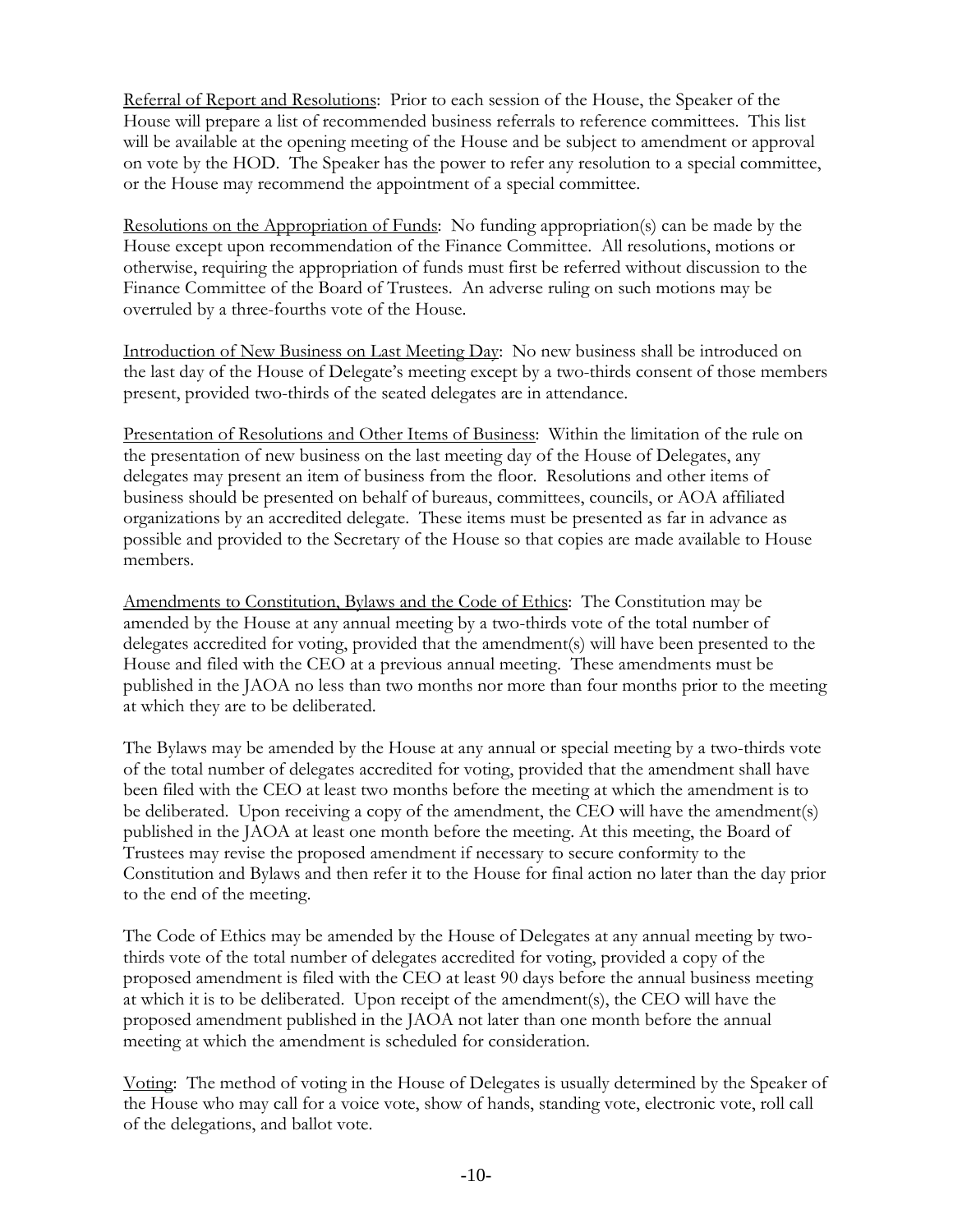If the result of a vote is uncertain or if a division is called for, the Speaker will have the option of asking for a standing vote of delegates or an electronic vote of delegates. The standing vote count will be made by tellers appointed by the Speaker and reported to the Secretary. It is essential that voters remain standing until the Speaker has indicated that the count is completed. The same procedure is then followed for recording the negative vote. The Committee on Credentials is charged with supervising the counting of roll call votes in the House of Delegates.

Nominations: Nomination of all officers and trustees of the AOA, and nomination of the speaker and vice speaker of the House of Delegates, except nominations of those otherwise provided for in the Constitution, will be a regular order of business in the House during the annual meeting. Nominations may be made from the floor immediately preceding the balloting. Nominating speeches should not exceed two minutes.

Elections: Election of officers and trustees and the speaker and vice speaker shall take place during the annual meeting of the House. Only properly certified delegates are permitted to participate in the elections of the House. Contested elections are held under the supervision of the Committee on Credentials.

All elections shall be by ballot except as outlined in this section and a majority of all votes cast are necessary to elect. In recording such vote, each divisional society shall be given one vote for each 20 regular members of the AOA located in the area represented by that division and such votes may be cast by any one of the delegation then seated or divided among the various members of the delegation as the delegation in caucus shall decide. If there is one nominee for a given office or trusteeship, it is the duty of the secretary to cast the elective ballot for that nominee.

## Conflict of Interest:

Members of the House of Delegates who have a substantial financial interest in a commercial enterprise, which interest will be materially affected by a matter before the House of Delegates, must publicly disclose that interest before testifying at a reference committee on the matter or speaking on the floor of the House of Delegates on the matter.

#### Conduct of Business by the House of Delegates:

Each member of the House of Delegates and the AOA Officers resolutely affirm a commitment to be courteous, respectful and collegial in the conduct of House of Delegate actions.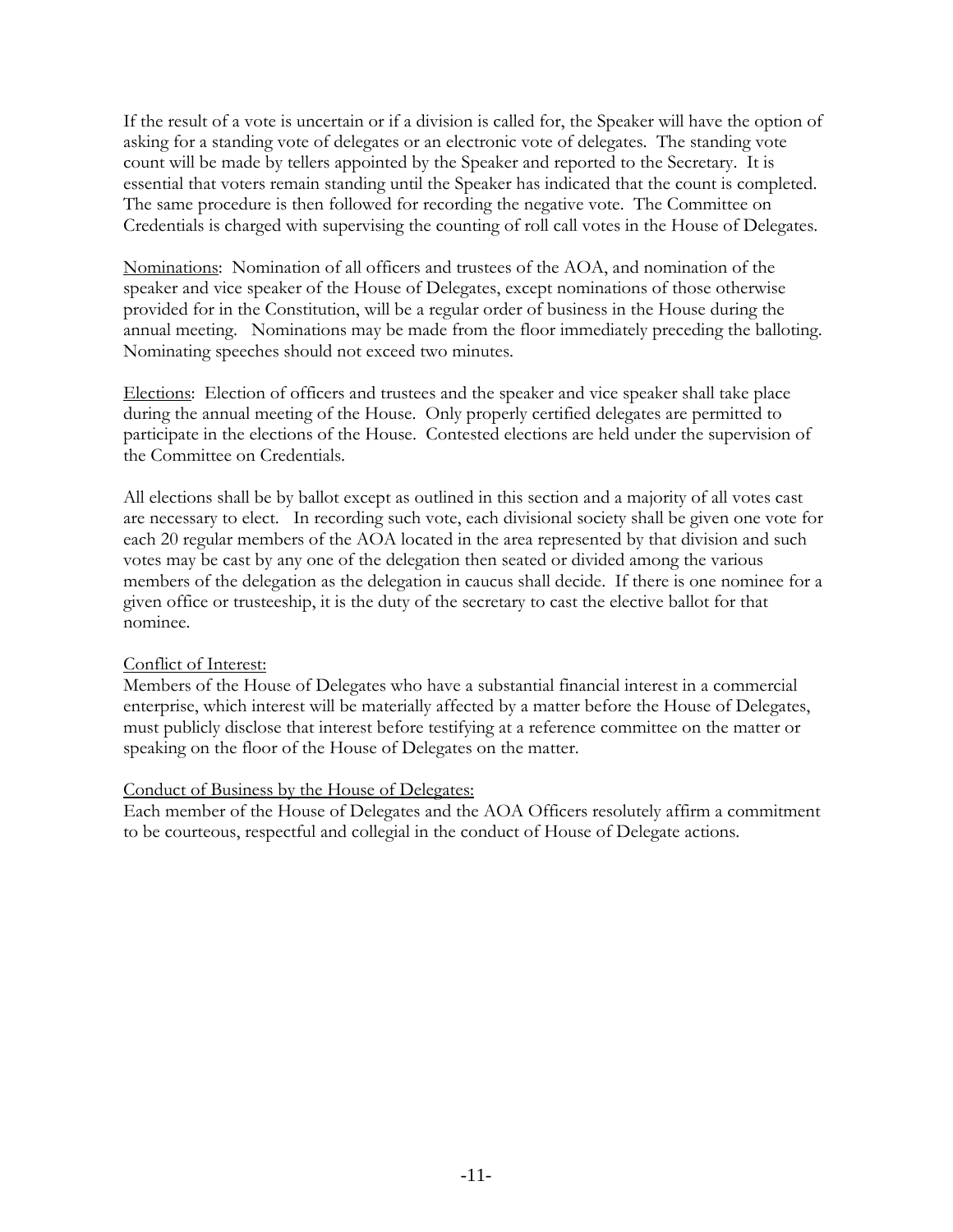## **REFERENCE COMMITTEES OF HOUSE OF DELEGATES**

Reference Committees: There are nine (9) reference committees of the House of Delegates. All are appointed by the Speaker of the House except the Committee on Credentials and the Joint Board/House Budget Review Committee whose members are appointed by the Speaker and the President. In choosing members for HOD committee service, the Speaker is encouraged to appoint a committee diverse in terms of specialty and geographic representation, gender, age, and ethnicity.

The following is a general description of the items assigned to each of the reference committees:

## CREDENTIALS:

The Committee is appointed by the President. It receives and validates the credentials of the delegates and alternates, maintains a continuous roll call, determines the presence of a quorum, supervises voting and election procedures and makes recommendations on the eligibility of delegates and alternates to a seat in the House when a seat is contested.

## RULES AND ORDER OF BUSINESS:

This Committee presents the agenda and recommends for approval such rules as are necessary for the conduct of the business of the House and make recommendations on acceptance of late resolutions. The report of this Committee is prepared in collaboration with the officers of the House and is presented at the opening of the annual session. The committee is not a reference committee and does not normally hold open hearings, but does provide sponsors of "late resolutions" an opportunity to explain the reasons for the lateness of the resolution.

## RESOLUTIONS:

This Committee drafts resolutions expressive of the sense of the meeting.

## EDUCATIONAL AFFAIRS:

This Committee considers matters relating to osteopathic education, osteopathic colleges, postdoctoral training programs and other matters as determined by the Speaker. These resolutions are numbered in a 200 series (e.g., 200, 201, etc.)

## PROFESSIONAL AFFAIRS:

This Committee considers matters relating to osteopathic healthcare facilities, advocacy, legislation, membership and conventions, and other matters as determined by the Speaker. These resolutions are numbered in a 300 series (e.g., 300, 301, etc.)

## PUBLIC AFFAIRS:

This Committee considers matters relating to public and industrial health, research and physical fitness, and other matters as determined by the Speaker. These resolutions are numbered in a 400 series (e.g., 400, 401, etc.)

## CONSTITUTION AND BYLAWS:

This Committee considers the choice of words, phraseology, style and merits of all proposed amendments to the Constitution, Bylaws, and the Code of Ethics, and makes recommendations as necessary. These resolutions are numbered in a 500 series (e.g., 500, 501, etc.)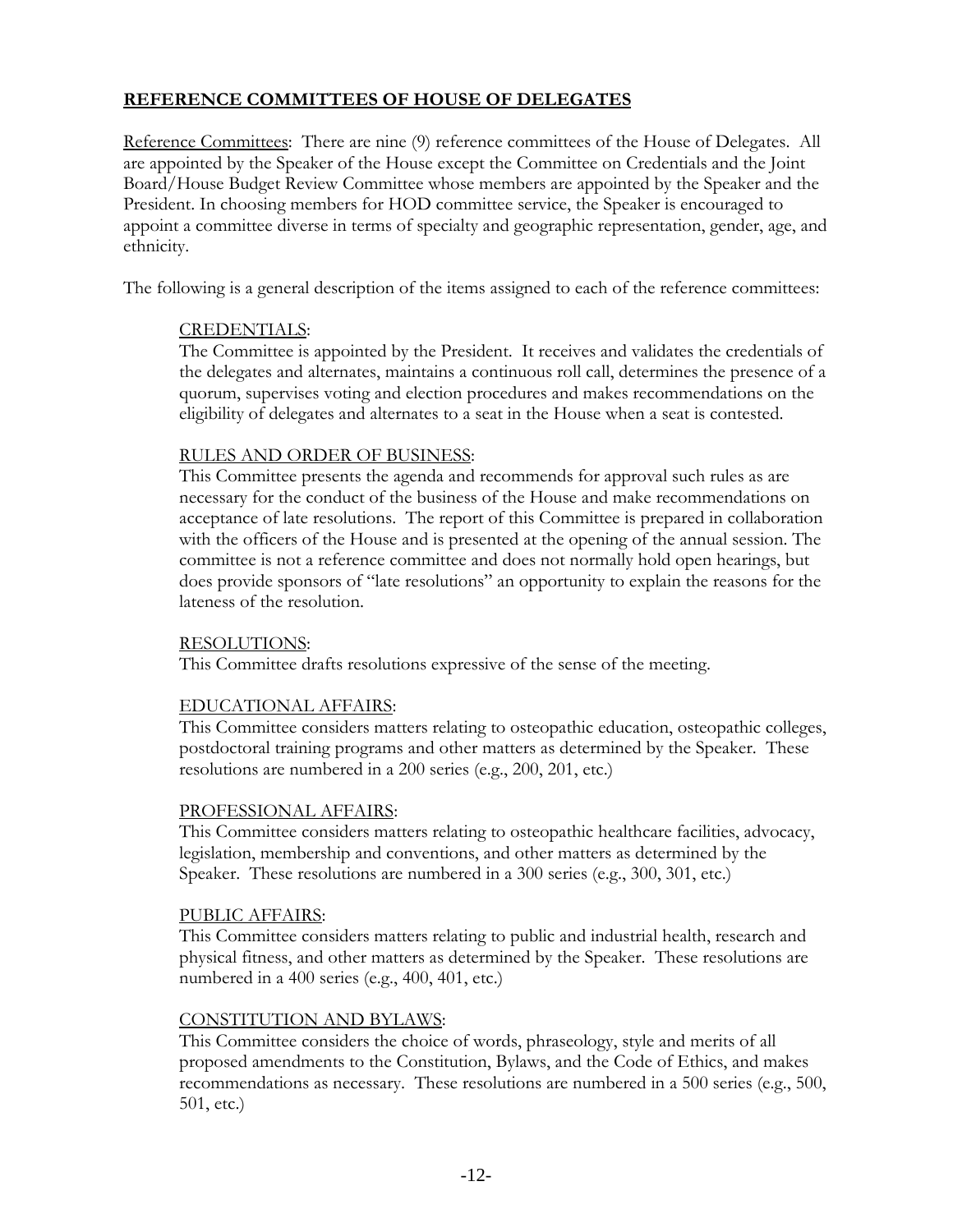## AD HOC COMMITTEE:

This Committee considers materials relating to physician practice / socioeconomic issues, affiliate dynamics, insurance and communication activities, and other items determined by the Speaker. These resolutions are numbered in a 600 series (e.g., 600, 601, etc.)

## JOINT BOARD/HOUSE BUDGET REVIEW:

This Committee is composed of four members from the Board of Trustees, appointed by the President; four members from the House of Delegates, appointed by the Speaker; and the Treasurer of the Board of Trustees, as a Consultant. It acts as a reference committee to review the AOA strategic plan and budget. These resolutions are numbered in a 700 series (e.g., 700, 701, etc.)

## **GENERAL PROCEDURES FOR REFERENCE COMMITTEES**

Duties/Responsibilities: The primary responsibility of a reference committee is to recommend to the House an appropriate course of action on matters that have been placed before it. This duty should be accomplished by:

- evaluating all resolutions received by the committee,
- basing its recommendations on the best information and advice that is available, and
- making decisions in the best interests of the public and the profession.

It is not the duty of the reference committee to attempt to prevent the House from taking action on any matter that has been presented. Nor is it the committee's duty to accept automatically and without deliberation the opinions of its own members or the opinions of those who have testified.

The reference committee fulfills its duty when it takes into consideration all of these factors and advises the House to approve, disapprove, amend, postpone, or replace by a substitute resolution, any resolution that has been placed before it.

Authority: Reference committees have a good deal of authority but must act within the standing rules of the House and within the framework of the Constitution and Bylaws. The reference committees may not only recommend action on resolutions before them but may also propose resolutions on their own initiative. They may call upon the officers, members of the Board of Trustees, committees, and the members of the staff when they desire to gain information. They may make an explanation of the committee's decision before recommending to the House that a resolution be approved, disapproved, amended, postponed or replaced by a substitute resolution.

Referral of Items of Business to Reference Committees: The reference committees receive items of business for consideration by referral from the House of Delegates. At the opening meeting of the House, the list of referrals prepared by the Speaker is presented to the House for approval. Hearing no objection, the list stands as presented. The House, at its discretion, may refer a resolution to a different reference committee.

Other items of business may be referred to a reference committee by the Speaker of the House during the course of business. A listing of all referrals made to the reference committees will be made available as soon as possible after the House recesses. This list, in effect, constitutes the agenda for the meetings of the reference committees.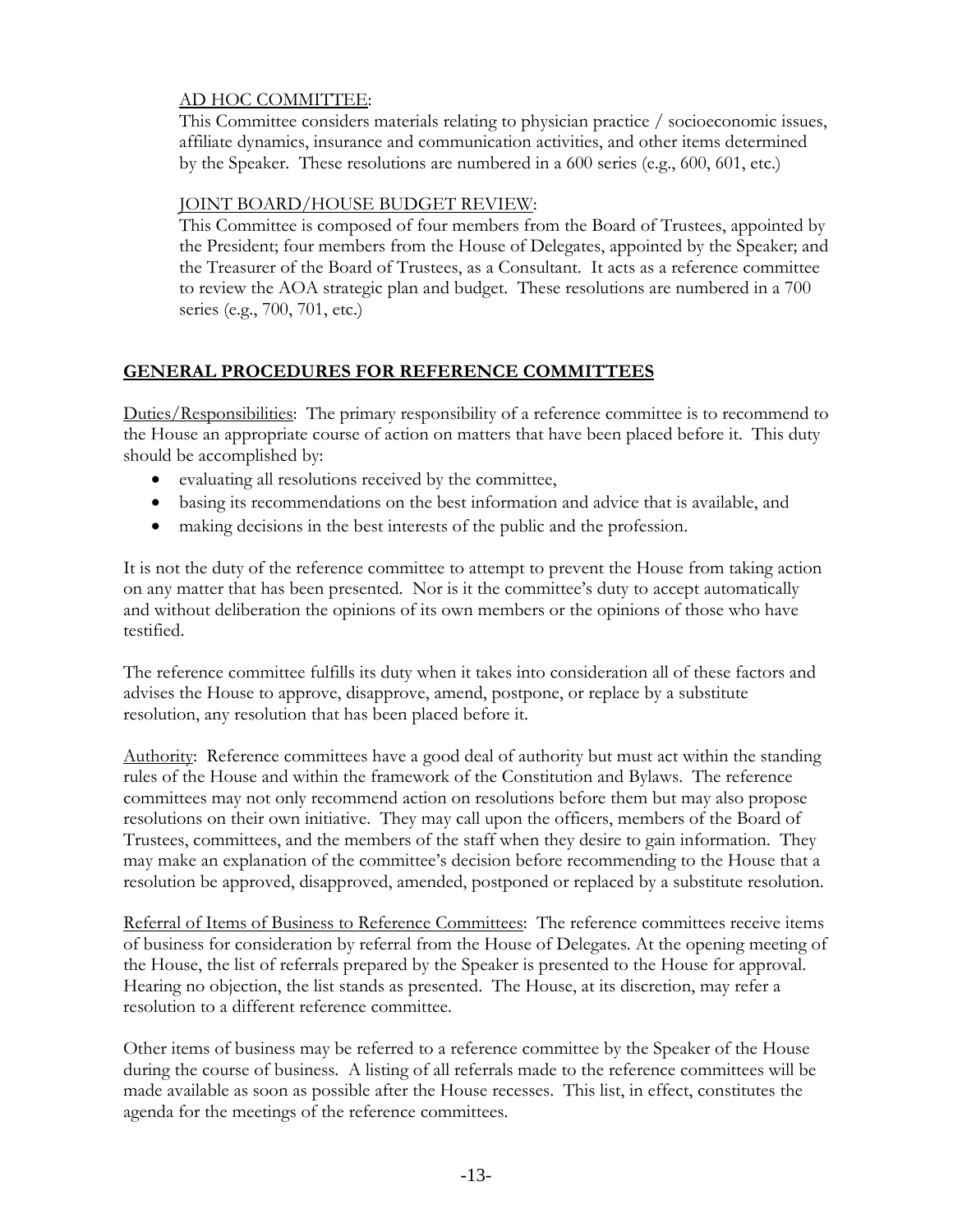Conduct of Hearing: The primary duty of a reference committee is to receive and evaluate opinions so that it may present a well-informed recommendation to the House. Opinions are received during the open hearing that is conducted by the reference committee. During actual deliberations of the committee, the committee and its staff will meet in executive session.

All members of the AOA have the right to attend reference committee hearings and participate in the discussion, whether or not they are members of the House of Delegates.

Duties of the Chair: The chair of the reference committee should preside at both of the above meetings, and should carry out the usual duties of a chair in maintaining order, facilitating the transaction of business and in ruling on length and pertinence of discussion.

The chair should not permit the making of motions or the taking of formal votes at an open hearing, since the objective of the hearing is to receive information and opinions and not to make decisions of any sort that would bind the reference committee in its subsequent deliberations. The final motions should be held in executive session as noted above.

The chair should insure that all who want to be heard are heard but should be watchful against prolonged holding of the floor by one or more persons at the expense of others who may wish to counsel with the committee. The chair, with the consent of the committee, may place reasonable limitations on discussion and debate.

Committee members may ask questions to be sure that they understand the opinions being expressed, or may answer questions if a member seeks clarification; however, the committee members do not argue with those presenting testimony or express opinions during the hearings. Their responsibility is to listen carefully and evaluate all the opinions presented so that the reference committee may provide the voting body with a carefully considered recommendation.

It is the responsibility of the chair to review and approve the reference committee report prior to publication. The chairs should coordinate this activity with their reference committee secretaries.

## Testimony

Each individual speaking to an issue must be recognized by the reference committee chair while at a microphone. When called upon, the individual should:

- Identify oneself by name;
- Specify whether testifying as an individual, or offering testimony on behalf of a delegation, caucus or Section (and if so, state the name of the group);
- Disclose any commercial or financial conflicts of interest with respect to the issue at hand. AOA policy defines a conflict of interest as "having a substantial financial interest in commercial enterprise, which interest will be materially affected by a matter."
- Clearly state his or her intent in offering comments support, opposition or recommendation of a compromise position or a substitute resolution.
- Offer general background or propose alternative language, if appropriate; and
- Direct testimony to the Reference Committee, not to other hearing participants.

Wording for alternative language or a proposed substitute resolution should be submitted in writing to reference committee staff. Written material that accompanies the testimony may also be presented to the reference committee staff for discussion at the committee's executive session.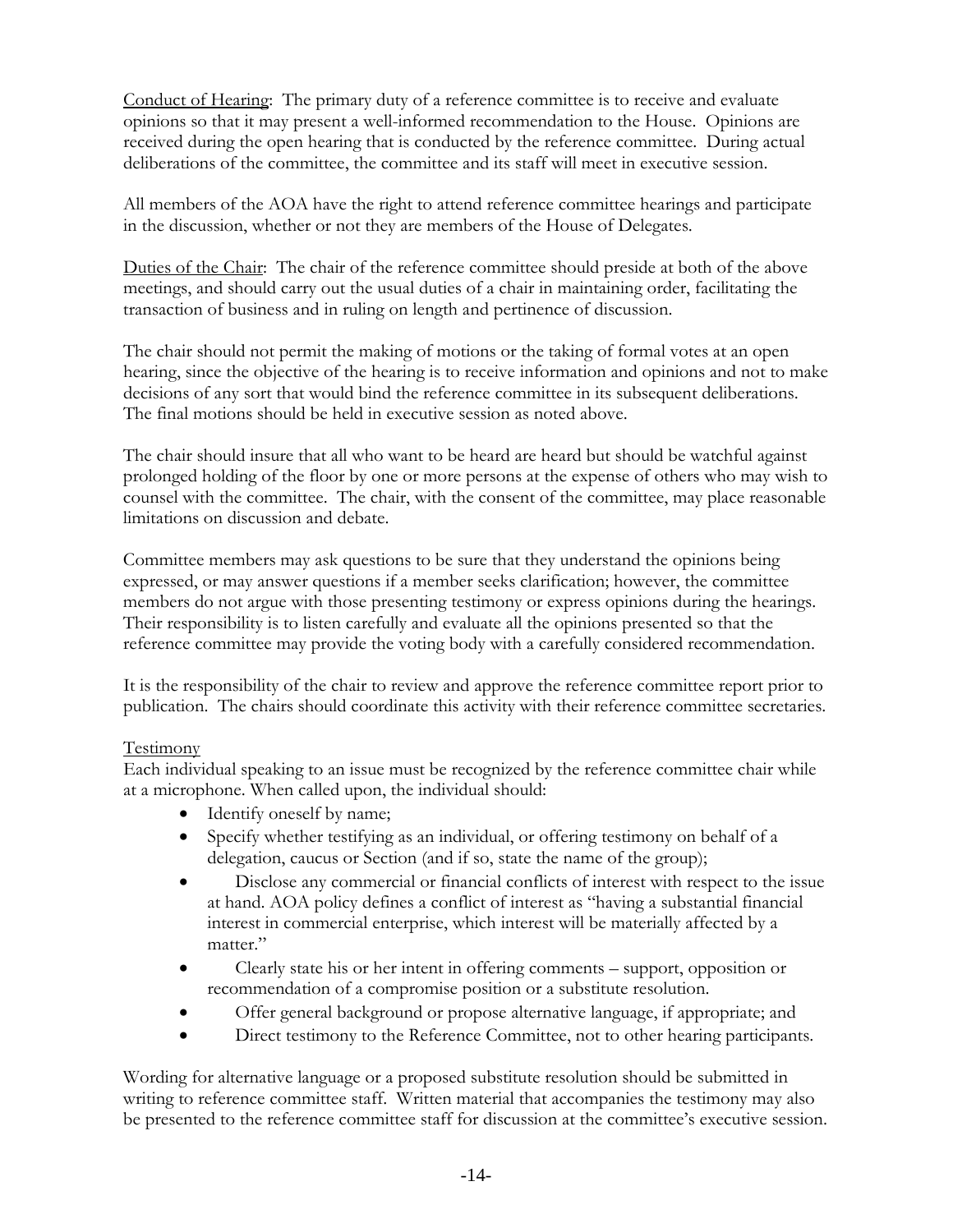## Executive Session

Following its open hearing, a reference committee goes into executive session to deliberate and to construct its report. It has the prerogative to call into its executive session anyone it may wish to hear or question. The reference committee reviews the testimony that was submitted, and discusses its options for disposing of each item. During executive session, the reference committee may review existing AOA policy and directives, background material from other sources, or medical journals. The reference committee may also consider substitute resolutions that were presented during the open hearing. Legal counsel is available to all reference committee during their deliberations.

A reference committee has wide latitude in its efforts to facilitate expression of its recommendations on assigned business. A reference committee may choose to amend a resolution, consolidate kindred resolutions by constructing a single substitute, or recommend that an item be adopted, not adopted or referred.

Secretarial Assistance: Each reference committee will be provided with staff to assist the committee in the development of their report. These staff have expertise in the committee's defined responsibilities and should be used as a valuable source of information and experience. Verbatim minutes of the reference committee will not be taken; however, committee staff will assist in the development of a cohesive report that will be acted upon by the House as a whole.

Preparation of Report: The reports of the reference committees to the House are nothing more than the comment and the recommendation of the committee on the materials that it has had under consideration.

All recommendations to the House must be placed in the standard resolution form. Resolutions should be worded with the utmost clarity and must contain only a single topic. Resolutions containing more than one topic must be divided so that the House can vote intelligently on a single question. The wording of a resolution is most important, since an improperly worded resolution will not give the delegates a clear and immediate idea of the question on which they are being asked to vote.

If the report of a committee contains no resolutions, the reference committee should merely state that it has noted the report and make such comment as it may desire. It is not proper to recommend that the report be "received" or "approved". If the reference committee wishes to approve some item in the report, it must draft a suitable resolution. The reports should be as brief as possible. Long sections of material that the delegates already have before them, should not be repeated.

Majority and Minority Reports: Every effort should be made by the members of a reference committee to reach unanimous agreement. If this is not possible, majority and minority reports may be presented. The report receiving the most support from members of the committee is presented as the "majority report."

Presentation of Reports to House of Delegates: The reports of the reference committees are presented by their chair and / or the vice chair.

The Speaker will announce the order that the reference committee reports will be heard and acted upon.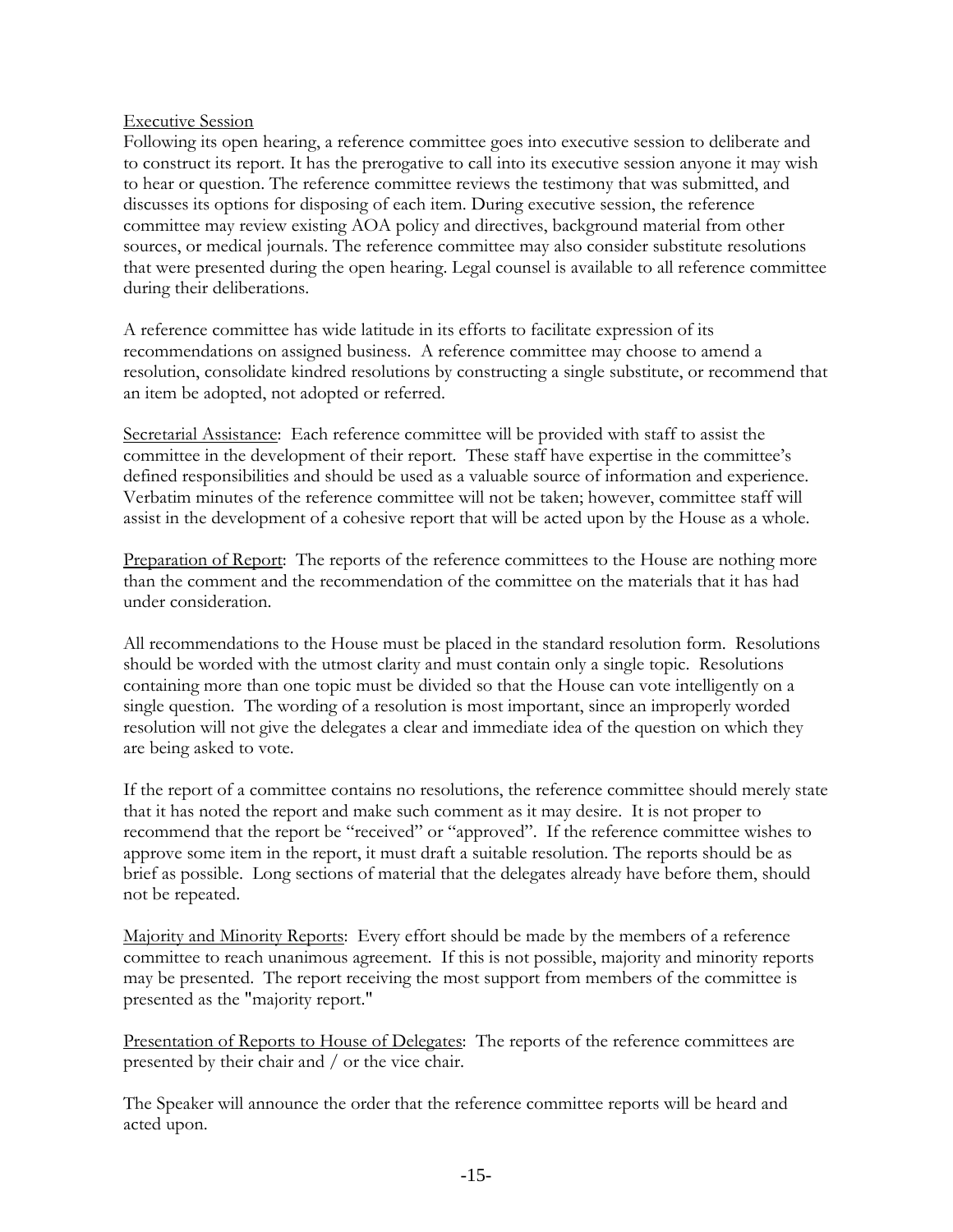In the event of debate or discussion, the chair and members of a reference committee are free to reply to any questions or to comment. If the chair desires, they may call on a member of a bureau, committee, or council, member of the Board of Trustees or staff to supply the information requested. The chair of the committee, however, should be prepared to comment on the position that their committee has taken.

Guidelines, a Tutorial on Parliamentary Procedure and HOD Resolution Protocol are noted in Appendixes A and B of this document.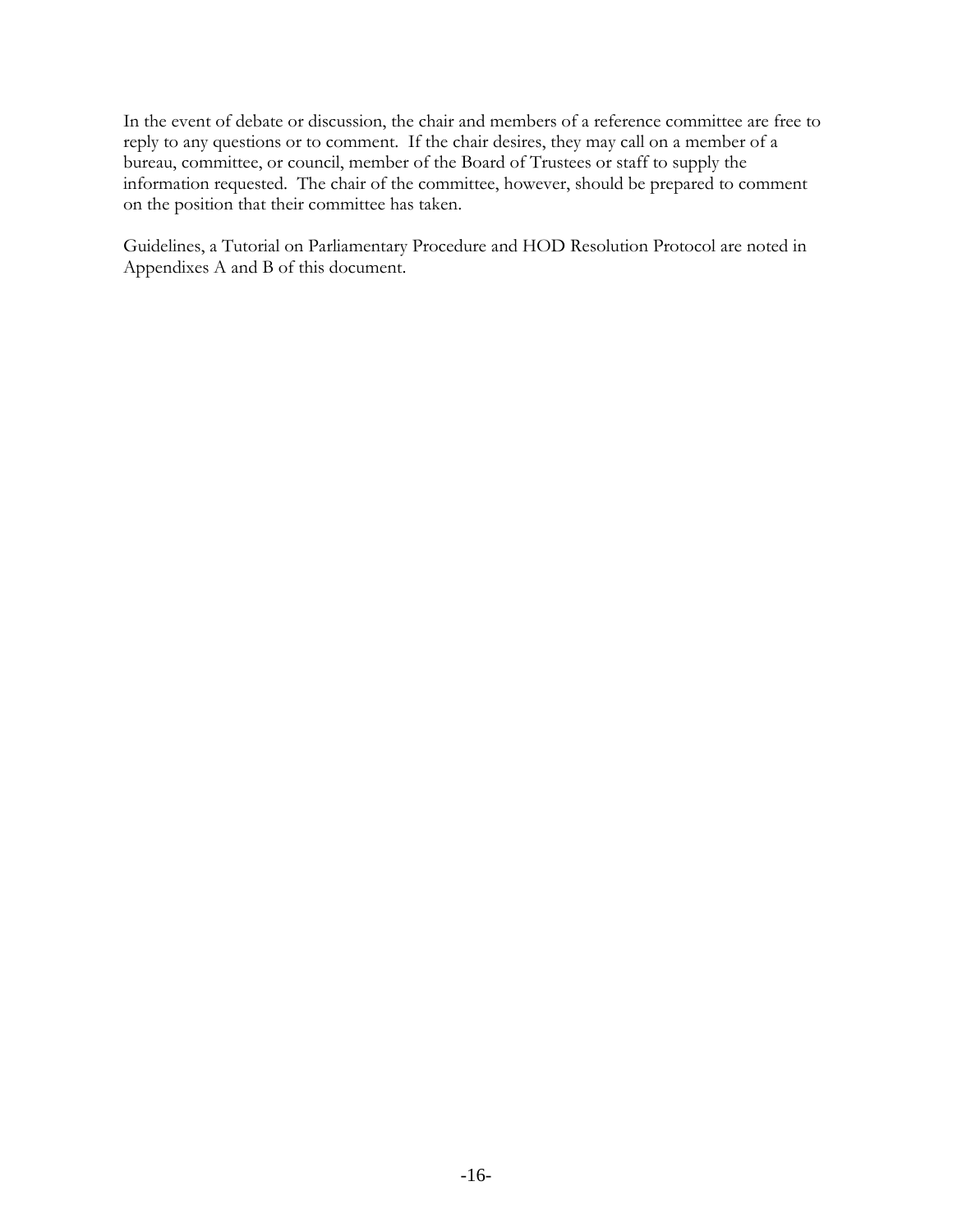## **Tutorial on Parliamentary Procedure Everything You Wanted to Know but were Afraid to Ask!**

## **Introductory Comments**

To assist in the smooth operation of the American Osteopathic Association's House of Delegates deliberations, the AOA Speaker and Vice Speaker have developed a "Tutorial on Parliamentary Procedure."

While this Tutorial in no way replaces the Rules of Order as regulated by Roberts's Rules of Order Newly Revised, it does provide a concise summary of the parliamentary procedures used to facilitate the meetings of the House of Delegates.

## **TUTORIAL GUIDE**

- 1. Say "I move", instead of "I make a motion".
- 2. In Resolutions, amendments to "Resolves" are discussed before any "Whereas" amendments.
- 3. Resolutions will be stated to the House in the following way --- "I present for consideration Resolution 109";
	- a. "the Committee recommends it be *approved* and I so move".
	- b. "the Committee recommends it be *amended* as follows and *approved*, and I so move"
	- c. "the Committee recommends it be *disapproved*. To start debate, I move the Resolution be approved". (All motions should be stated in the positive.) If you agree with the decision of the Committee, you will vote "**nay**", against the Resolution.
	- d. Since resolutions come from a Committee, they do not need a second.
- 4. All amendments will be "old material crossed out", or printed in red in PowerPoint, and NEW MATERIAL IN **BOLD** CAPS". This will not be printed on every Resolution.
- 5. Say "in parentheses" and not "open parenthesis, closed parenthesis."
- 6. A Resolution or Motion, once presented to the House, may be withdrawn only by permission of the Delegation.
- 7. Regardless of whether or not the maker of a motion accepts a "friendly amendment," it must be opened to debate and voted on formally, unless adopted by "unanimous consent."
- 8. Amendments to the original motion or resolution are "1st rank." Amendments to a pending amendment are of "2nd rank." Only one amendment of each rank can be pending at any time.
- 9. Amendments, and amendments to amendments, must be seconded.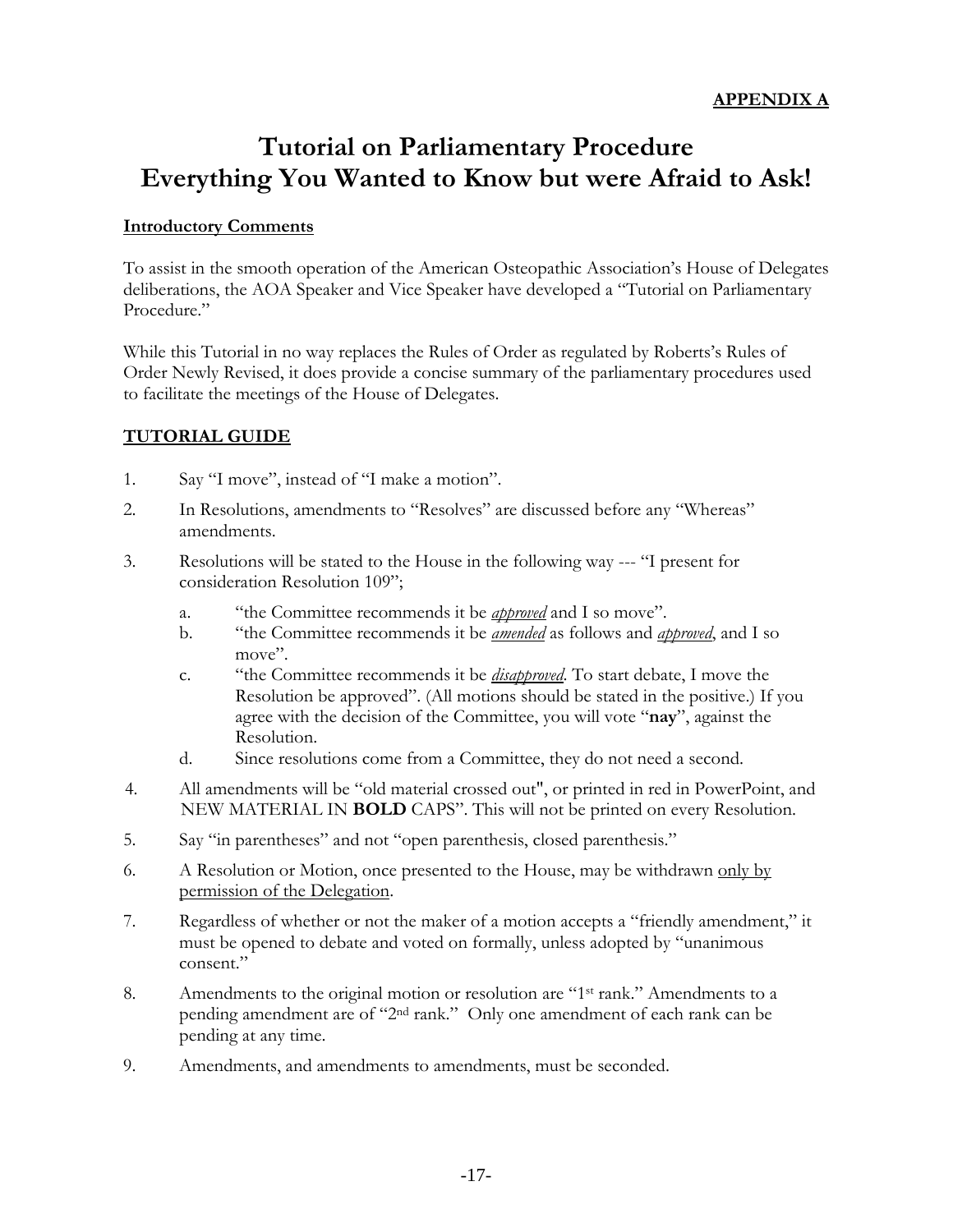- 10. Do not misuse the motion to "Table":
	- a. "*Postpone temporarily*" (motion table) terminates at the end of the current meeting. It supersedes all other motions except recess and adjourn, it needs a second, is not debatable, and requires a majority. It may be taken from the table only during the current meeting, must be seconded, is not debatable, and requires a majority.
	- b. "*Postpone definitely*" sets a definite future time or date for debate. It needs a second, can have brief debate, is amendable only to time or date, and needs a majority.
	- c. The purpose of the motion to lay on the table is to set aside routine business to turn to something more urgent. Because it is <u>not debatable</u>, requires a majority vote, and has a high precedence, members are sometimes tempted to use the motion to kill the main motion. This is an improper use of the motion to table and is an example of how parliamentary procedure earns the adverse term - "railroading". If a member wishes to suppress action on a main motion, he should move to *postpone it indefinitely,* which is debatable. Improper use of the motion to table allows tyranny of the majority – there is nothing wrong with majority rule as long as it includes the right of the minority to speak. Another misuse of the motion to lay on the table is to confuse the motion with the motion to postpone to a certain time. Often, when a member wishes to postpone a main motion until later in the same meeting or until a later meeting (only the following meeting according to Robert's), the member uses the motion to lay on the table rather than the proper motion: the motion to postpone to a certain time.
	- d. Confusion results between the motion to postpone definitely and the motion to lay on the table (postpone temporarily). Often, members use the motion to table when they really mean to postpone definitely. There is no such motion as "to table until the next meeting."
	- e. Finally, and probably most importantly, someone of ill will could move to "table" a sensitive issue, no debate would be allowed, and it would require only a majority vote. The assembly might then forget "to remove it from the table", and it would die a quiet, unnoticed death when the final gavel ending the meeting came down.
- 11. Saying "Call the question" means to vote immediately. It requires a second, is not debatable, BUT requires a 2/3 majority and must stand alone and not in combination with any other motion.
- 12. A "Motion to Reconsider" can be made only by a member of the prevailing side.
- 13. All members who wish to comment in debate must have a turn before another member speaks yet again.
- 14. When discussing a Motion, Resolution, or Amendment, please state up front, whether you speak in SUPPORT OF, or OPPOSITION TO, the item at hand.
- 15. Respect other members by taking discussion outside of the room, and turning off pagers, beepers, and cell phones.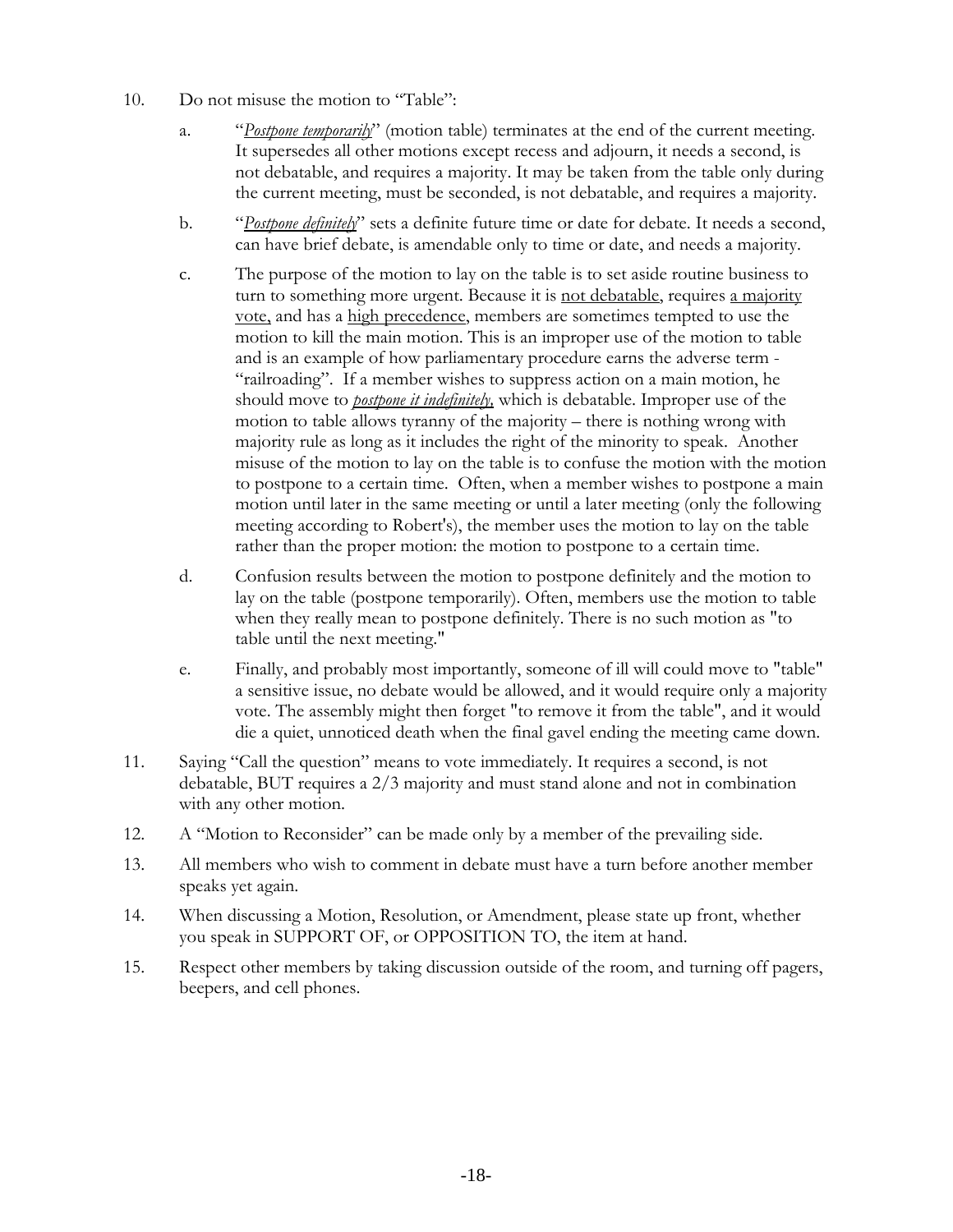## **HOUSE OF DELEGATES RESOLUTION PROTOCOL**

AOA affiliates, AOA bureaus, councils or committees, the AOA President and the AOA Board of Trustees to the House of Delegates, may introduce resolutions. Resolutions are submitted to ask the AOA to take a formal position or action on a particular subject (e.g., health care reform, public health issues, physician socioeconomic / practice concerns), revise and/or negate current policies of the AOA, or to modify AOA's Constitution and Bylaws. Resolutions may also request the AOA take a direct action, for example, advocate on a particular issue, study an issue for report back at a date-certain meeting, write a letter on behalf of a particular issue or concern, etc. These "directives," if approved, are normally given to one of the various bureaus, councils and committees of the AOA for handling. Below are recommendations to assist in the preparation of a resolution.

A resolution template is available for use by all authors. This template (link from osteopathic.org) provides an outline of the resolution document and notes the following:

- Title succinct name of resolution,
- Author  $group(s)$  introducing resolution,
- Whereas statements clear, concise  $1 2$  line statements noting the rationale and reasoning for presenting the resolution,
- Resolved statements clear, concise 1-line statements of intent, actionable request, and/or affirmative actions. Resolved statement(s) should serve as stand-alone items of policy and/or terms of intent.
- Explanatory statements may be used to include historical ramifications / rationale of the resolution, and
- Fiscal Impact budgetary impact.

Available to all members of the AOA and the public is a [Compendium of AOA House of](http://www.osteopathic.org/inside-aoa/about/leadership/Documents/policy-compendium.pdf)  [Delegate Policies](http://www.osteopathic.org/inside-aoa/about/leadership/Documents/policy-compendium.pdf) (available on the osteopathic.org website). This searchable program provides the policies approved by the House of Delegates over the past 20 years. This program, updated annually within 30 days of the conclusion of the House of Delegates meeting, reflects all actions from that meeting. Prior to submitting a resolution, the author(s) should search the Compendium to ensure there is not a conflicting policy or to find policy that currently exists that could be modified to serve the need of the author(s).

House of Delegates policies are part of a 5-year sunset review process. The AOA's bureaus, councils and committees review each policy. As part of this process, the committees review the policy and respond to the following questions:

- Are the policies still relevant;
- Has the policy directive been met;
- Are there recommended modifications and/or updates that should be made to the existing policy;